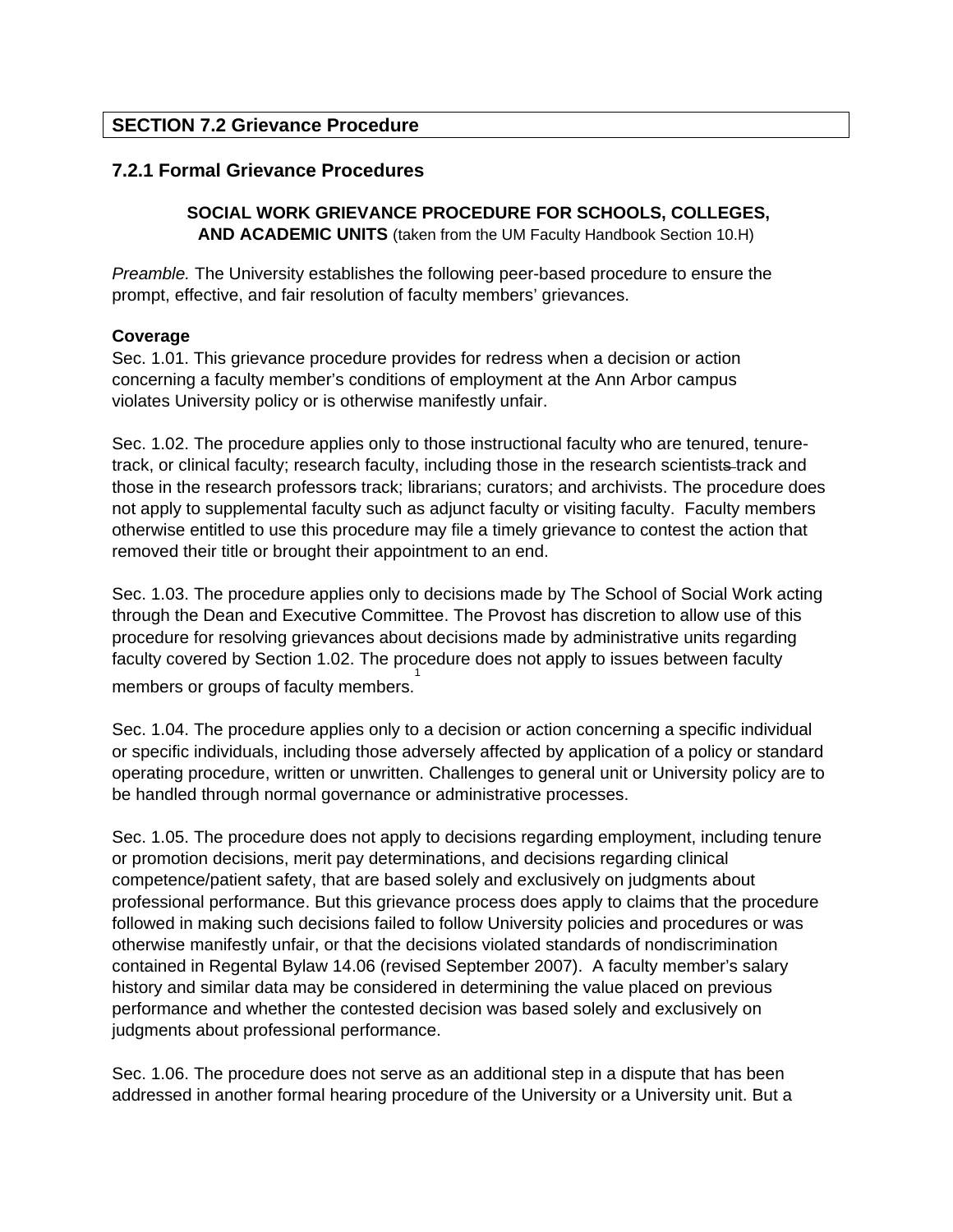faculty member may use this grievance process to review new sanctions imposed by an academic unit acting on the basis of findings made in a different hearing procedure.

1 The SACUA Faculty Hearing Committee was created by the Senate Assembly in 1987 to address issues between or among faculty members.

### **Filing Grievances; Parties and Responsibilities**

Sec. 2.01. A faculty member shall file a grievance within ninety (90) calendar days of the date the grievant first knew or could reasonably have been expected to know, on the basis of documentation or otherwise if there is no documentation, of the decision or action that gave rise to the grievance. Grievances shall be filed on a Faculty Grievance Form (FGF) and submitted to the Director of Academic Human Resources (DAHR) and the SACUA Faculty Grievance Monitor (FGM). The DAHR shall transmit a copy of the FGF to the named respondent(s), with copies to the Dean or Director. In extraordinary circumstances, a Grievance Hearing Board (GHB) may extend the deadline for filing a grievance. The grievant must assert such circumstances in the FGF and provide supporting evidence.

Sec. 2.02. The parties to a grievance are the faculty member who initiates the grievance and the decision-maker(s) responsible for the contested decision or action. In larger units the respondent(s) would normally be the decision-maker(s) at the departmental level. Higher authorities such as Deans in those units are to be named as respondents only if they were actively involved in the contested decision or action. When the grievance involves a decision made, or an action taken, by a group of persons, or a decision or action reviewed through multiple organizational levels, the presumption is that the individual with the current ultimate authority to make the decision or take the action (for example, the person whose signature authorizes the decision or action) will be named as the sole respondent.

Sec. 2.03. Both the grievant and the respondent shall abide by all the procedures set forth here, shall participate in good faith, and shall respect the confidentiality of the process. Communication concerning the proceedings shall be limited to parties, advisers, mediators, and any others for whom information is strictly necessary for the legitimate effectuation of the process.

- Sec. 2.04. (a) Before filing a formal grievance, a grievant shall seek to resolve the dispute by discussing it informally with the person(s) who made the disputed decision or took the disputed action, or actively participated in it, or who has the authority within the relevant unit or units to provide redress.
	- (b) Before, during, and after the processing of any grievance, the parties are strongly encouraged to seek an informal resolution by personal discussions between or among themselves by invoking the University's ombuds or mediation structure. or through the intervention of unit or University officials with the authority to provide redress. At any step before rendering a final decision, the Grievance Hearing Board (GHB) may remand the case to the parties with directions to seek an informal resolution. When remanding a case, the GHB shall set a timeframe for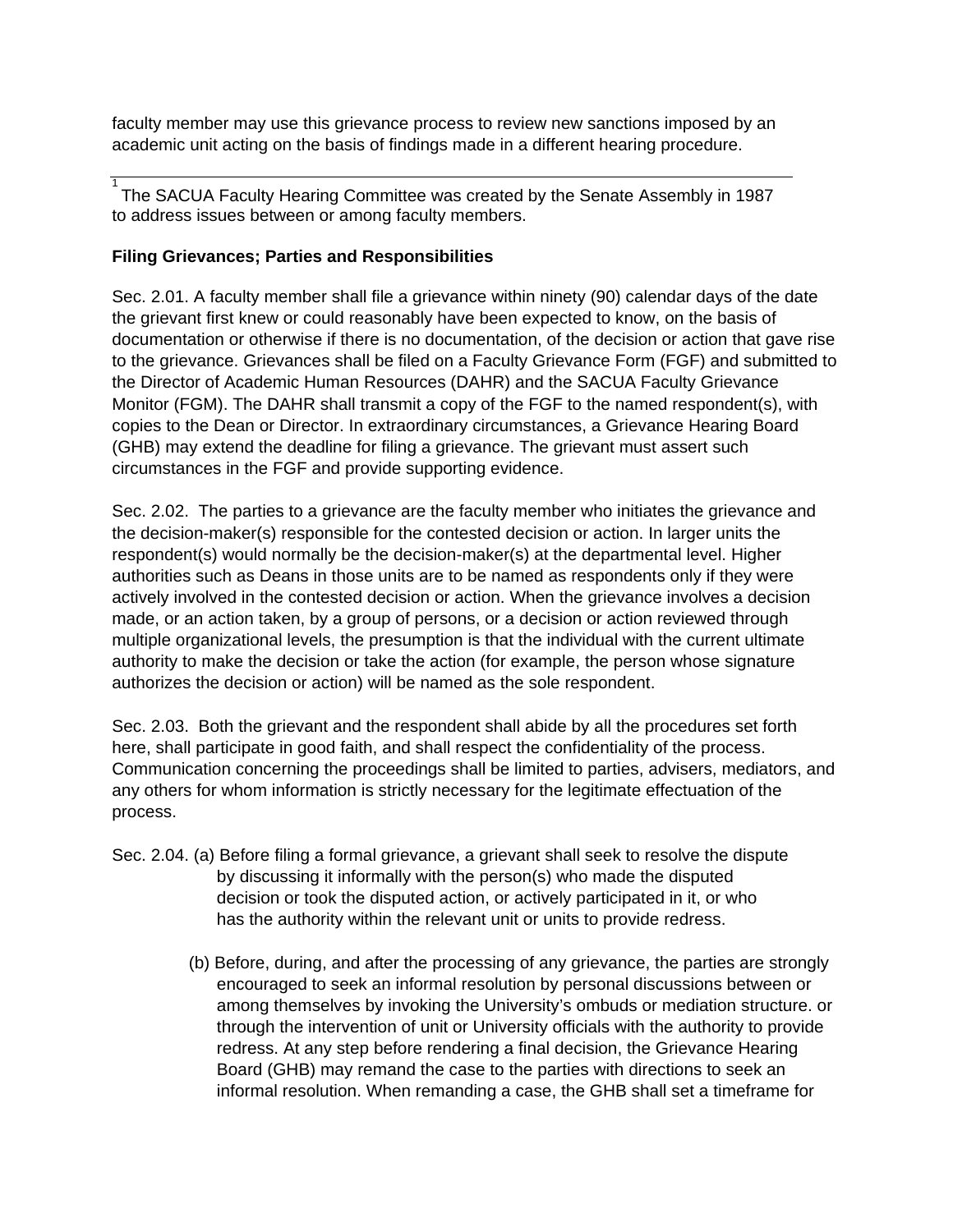successful resolution. If it fails, the case will return to the GHB for further processing. Informal resolution, however, shall remain entirely voluntary.

Sec. 2.05. Prior to the first meeting of the GHB, the GHB, the grievant, or the respondent may initiate in writing a one-time clarification of the issues to be considered. If the GHB requests the clarification, it shall be transmitted simultaneously to the grievant and the respondent, who will have 10 working days to provide a written response. If one of the parties submits a clarification, a copy shall be provided to the DAHR, the FGM, and the other party. The other party will have 10 working days to provide to the DAHR, the FGM, and the party who submitted the clarification any additional comments or information in response to the clarification. The DAHR will then forward both the clarification and the response to the GHB.

## **Grievance Hearing Board (GHB)**

Sec. 3.01. A Grievance Hearing Board (GHB) shall be established as provided in Sec. 5.03 to handle each grievance filed by a faculty member. Closely related grievances may be consolidated before a single GHB.

Sec. 3.02. The GHB shall meet within 15 working days after it is established. The Board shall first determine in executive session whether the complaint is within the authority or jurisdiction of the grievance process under Sections 1.01 through 1.06. In addition, the Board may dismiss the grievance without a hearing if it concludes, on the basis of the FGF and all other material before the GHB, and with all questions of fact assumed in the grievant's favor, that there are no grounds for deciding the case in the grievant's favor. The GHB may also dismiss the grievance without a hearing if the grievance is filed after the expiration of the time period set forth in Section 2.01.

Sec. 3.03. Within 10 working days of its first meeting, the GHB shall advise the grievant, the respondent, the DAHR, the FGM, and the Dean or Director in writing whether it will proceed with a hearing. If the Board decides the complaint is not grievable because it is not within the coverage of Sections 1.01 through 1.06, or the grievance is to be dismissed under Section 3.02, it shall state its reasons in writing. If the Board decides to proceed, it shall specify in a written notice to the parties, the DAHR, the FGM, and the Dean or Director when and where the hearing will be held and what issues are to be addressed by the parties. The hearing shall be scheduled within 30 working days or as soon thereafter as is practicable.

Sec. 3.04. If the GHB decides the complaint is not grievable, the grievant shall have 15 working days to appeal this decision to SACUA or a faculty body designated by SACUA. The appellate body shall have 20 working days to resolve the issue. Its decision shall be final. Appeals from a GHB decision to dismiss the grievance shall be handled as provided for final Board decisions in Sections 4.01 through 4.03.  $\overline{2}$ 

Sec. 3.05. The GHB shall ensure fair procedures for the parties in any hearing. Specifically, the grievant and the respondent shall have the following rights:

(a) To be accompanied before the GHB by advisers, who may be attorneys. The advisers may advise their clients but may not participate directly in the hearing.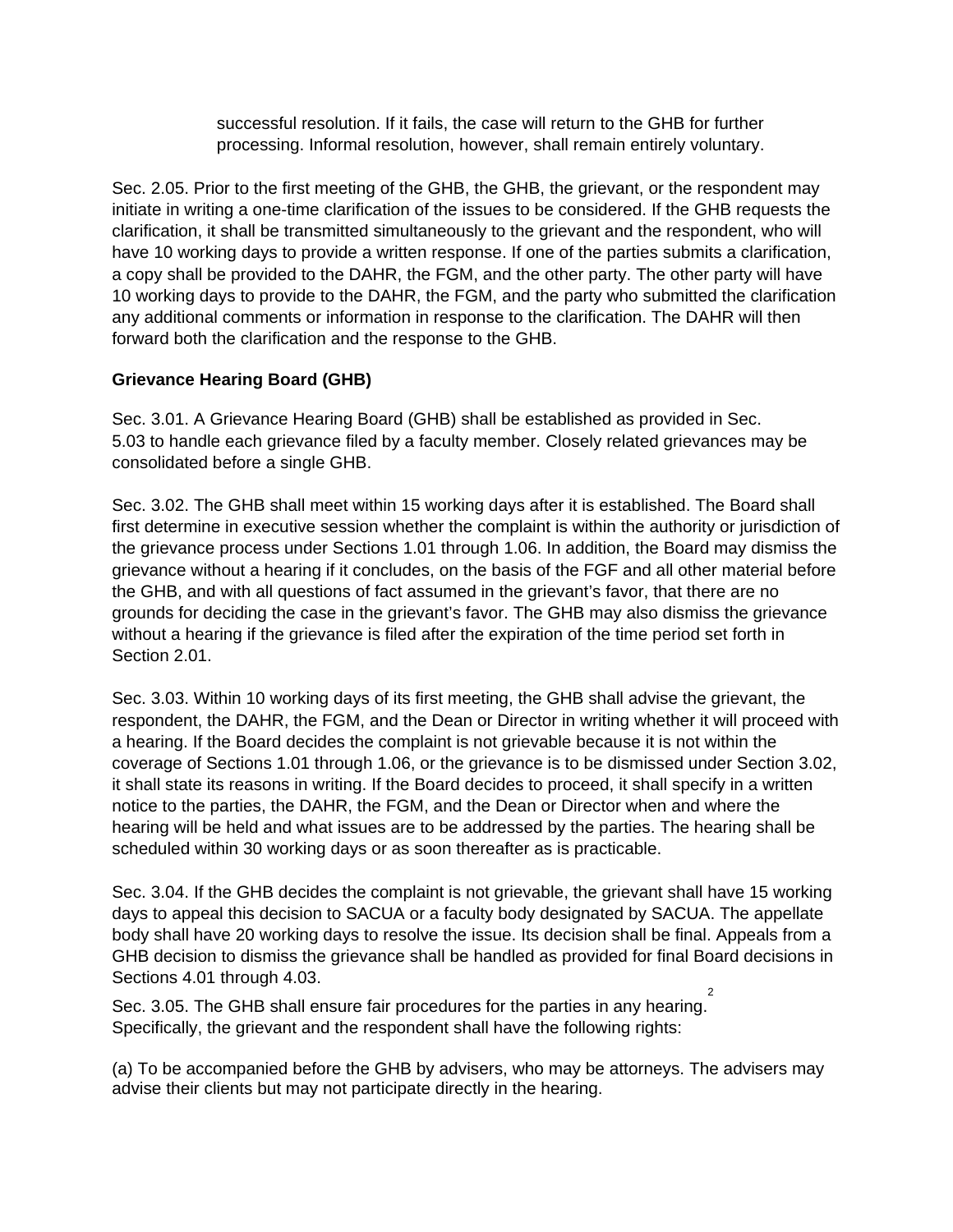(b) To appear and present their cases, and to cross-examine the witnesses and challenge the evidence presented by the other party; and

(c) To have access to all relevant evidence, testimonial and documentary, except confidential evaluations and evidence that would infringe upon the privacy interests of third persons. Upon a party's request, the chair of the GHB shall be allowed to examine relevant confidential files of an academic unit or department and to provide the Board with a summary of their contents as they relate to the grievance, giving due consideration to protecting the confidential aspects of the material.

- Sec. 3.06. (a) The GHB may call its own witnesses and obtain relevant documents, subject to the parties' right of access and the confidentiality restrictions of Sec. 3.05(c).
	- (b) Testimony before the GHB is voluntary. If any witness declines to testify about any issue, however, the GHB may draw appropriate inferences about what the testimony would have been based on the refusal to testify. Any such inference should be carefully supported and explained by the GHB.

Sec. 3.07. Hearings before the GHB shall be private and confidential, attended only by the principal parties and their advisers, if any; the Director of Academic Human Resources or designee; and the Faculty Grievance Monitor or designee. Unless otherwise directed by the GHB for good reason, witnesses shall attend only while testifying. The GHB chair may invite appropriate observers or others having a substantial interest in the outcome of the case, if both the grievant and the respondent agree.

2 The grievance procedure must comply with the demands of due process, most critically, fair notice and an opportunity to be heard. It is not intended to be a substitute for either a civil or a criminal trial and is not subject to all the requirements applicable in those settings.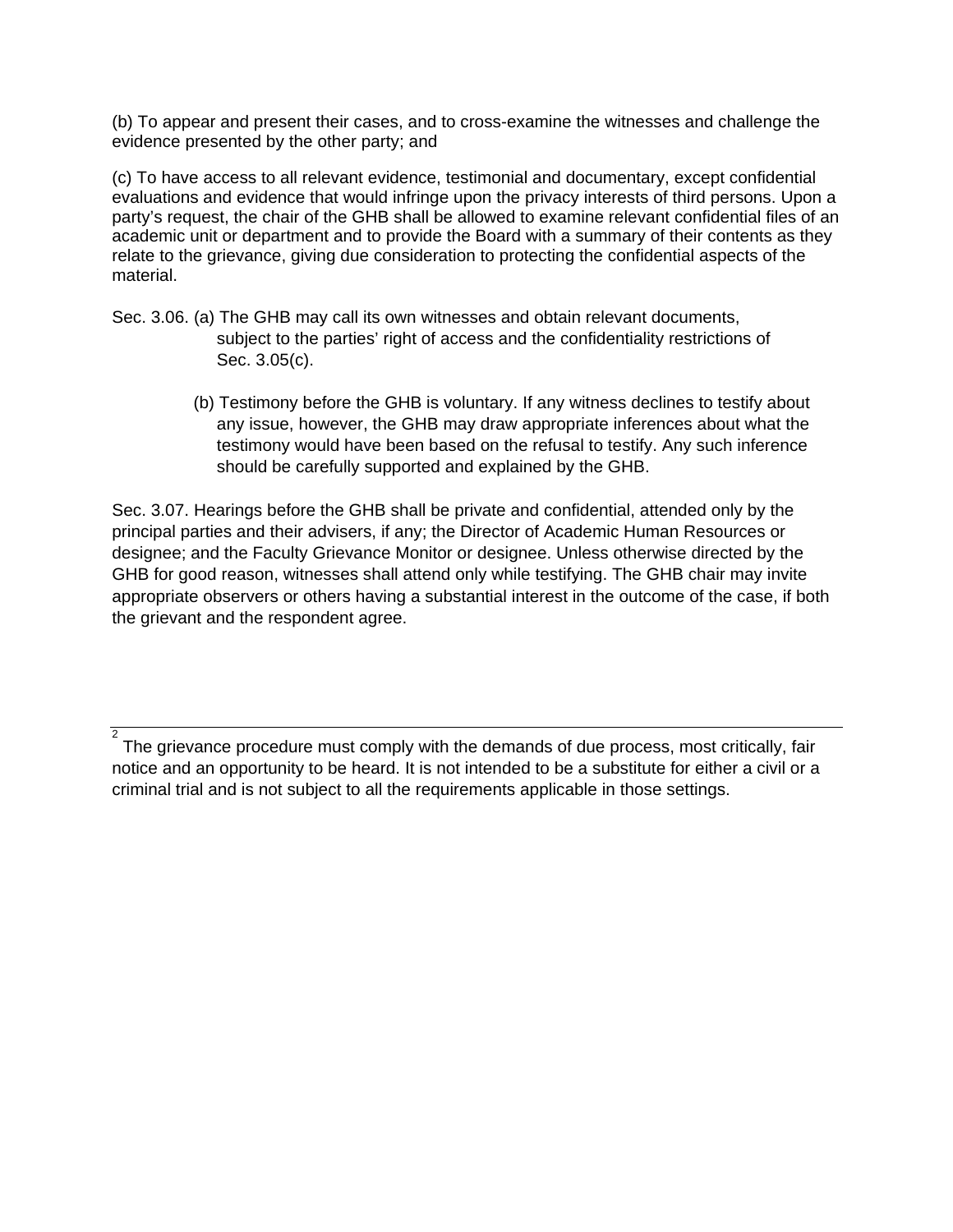Sec. 3.08. Portions of the hearing at which testimony is taken and evidence presented shall be recorded verbatim, but the recording may be by voice recorder. Both the grievant and the respondent may also record the hearing.

Sec. 3.09. The GHB shall deliver only to the grievant and the respondent a written provisional decision within 20 working days after the completion of testimony and argument. The content of the provisional decision shall remain confidential and may not be shared at any time with any other persons except those entitled without special agreement to participate in the hearing or advise the parties under Sec. 3.07.

Sec. 3.10. The grievant and the respondent shall have 10 working days after receipt of the provisional decision to submit a written response to the GHB.

Sec. 3.11. The GHB shall consider any responses to the provisional decision and shall deliver its final decision within 10 working days after receipt of those responses. Both the provisional decision and the final decision shall include a summary of the testimony, factual findings, conclusions with reasons the grieved decision or action was or was not violative of University policy or otherwise manifestly unfair, and, if appropriate, a proposed remedy. Decisions of the GHB shall be by majority vote. The reasons for any dissent must be stated in a written minority opinion. The GHB shall present the final decision only to the grievant, the respondent, the Dean or Director, the DAHR, the FGM, and, if appropriate, the department chair.

Sec. 3.12. Although the GHB does not have executive authority, the parties are expected to respect and accept the findings, conclusions, recommendations, and any proposed remedy of the GHB as the considered judgment of a competent and disinterested peer group. The GHB may recommend actions that do not fall within the respondent's authority, but recommendations addressed to those who are not parties should not give rise to the same expectations.

## **Appeals**

Sec. 4.01. The grievant or the respondent or both may submit a written appeal of a final decision by a GHB within 20 working days of the receipt of the decision. If the Dean or Director is not a respondent, the appeal shall be submitted to the Dean or Director. If the Dean or Director is a respondent, the appeal shall be submitted to the Provost. Either party may submit an appeal contingent upon the other party's appealing. If both parties submit contingent appeals, the appeals shall be treated as withdrawn.

Sec. 4.02. An appeal shall be decided on the record made before the GHB. When necessary in the judgment of the person deciding the appeal, the proceedings may be remanded to the GHB to receive new information. A remand for new information shall be granted on the request of the grievant or the respondent only on a showing that the information could not, in the exercise of reasonable diligence, have been presented when the record was made. A remand shall set the times for further GHB proceedings, including any revised final GHB decision.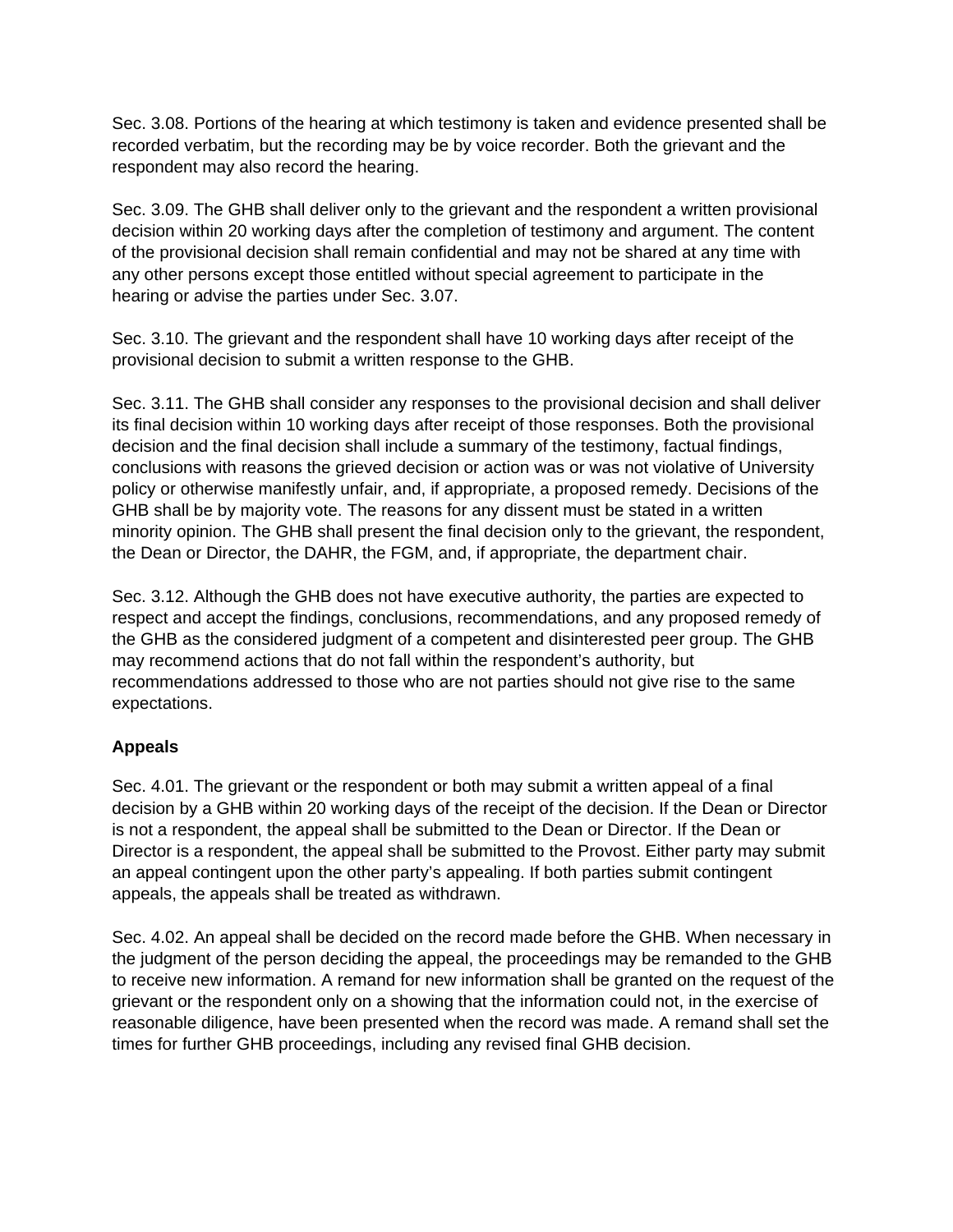Sec. 4.03. The findings, conclusions, recommendations, and proposed remedy, if any, of the GHB shall be presumed valid on appeal, and shall be rejected or modified only because of substantial errors of fact or interpretation of University regulations, because of serious procedural irregularities, or because the appeal authority's considered judgment is that the GHB erred in deciding whether the initially grieved decision or action was or was not violative of University policy or otherwise manifestly unfair, or because any proposed remedy is clearly unreasonable or inappropriate.

Sec. 4.04. The Dean, Director, or Provost shall respond in writing within 30 working days of receiving the appeal, stating the action to be taken and the reasons for it. The response shall be transmitted to the grievant, the respondent, the members of the GHB, the DAHR, and the FGM.

#### **Structure; Organization; Miscellaneous**

Sec. 5.01. This grievance procedure applies to all University faculty defined in Section 1.02 but the Provost may approve amendments by an individual unit to adapt the procedure to its specific conditions or circumstances.

Sec. 5.02. A Faculty Grievance Hearing Panel (FGHP) is established from whose members each Grievance Hearing Board will have two selected randomly, subject to the exceptions contained in Sec. 5.03. The FGHP will consist of tenured faculty members, elected by each school or college in accordance with written rules formulated by that unit. Membership on the FGHP will be allotted as follows: the College of Literature, Science, and the Arts and the Medical School, four members each; the Ross School of Business, the College of Engineering, the School of Public Health and the School of Music, Theatre, and Dance, two each; and all other schools and colleges, one each. FGHP members will serve single staggered terms of three years, except that initially nine members will be chosen by lot to serve one year, nine by lot to serve two years, and the rest will serve three years. FGHP members may not serve consecutive terms. Vacancies will be filled in the same manner except that if the unexpired term is one year or less, the replacement member shall serve an additional three-year term.

Sec. 5.03. (a) Within 10 working days of receiving the notice of a pending grievance, the DAHR and the FGM shall meet or communicate and choose by lot two persons from the FGHP to serve on the GHB. Those two members shall come from different academic units and neither shall come from the academic unit(s)  $\int_{0}^{3}$  of the grievant. The DAHR and the FGM may then agree on one of

 $^{\rm 3}$  In these rules the term "academic unit" generally means a school, college, center, institute, or program. In schools or colleges that have more than 100 faculty members covered by this procedure and that have separate departments or equivalent subdivisions, "academic unit" shall mean, for the purpose of selecting the third "internal" GHB member only, a department or equivalent subdivision. If the size of particular departments or equivalent subdivisions makes it difficult to elect three to five potential internal GHB members, the school or college may combine closely related departments or subdivisions for this purpose.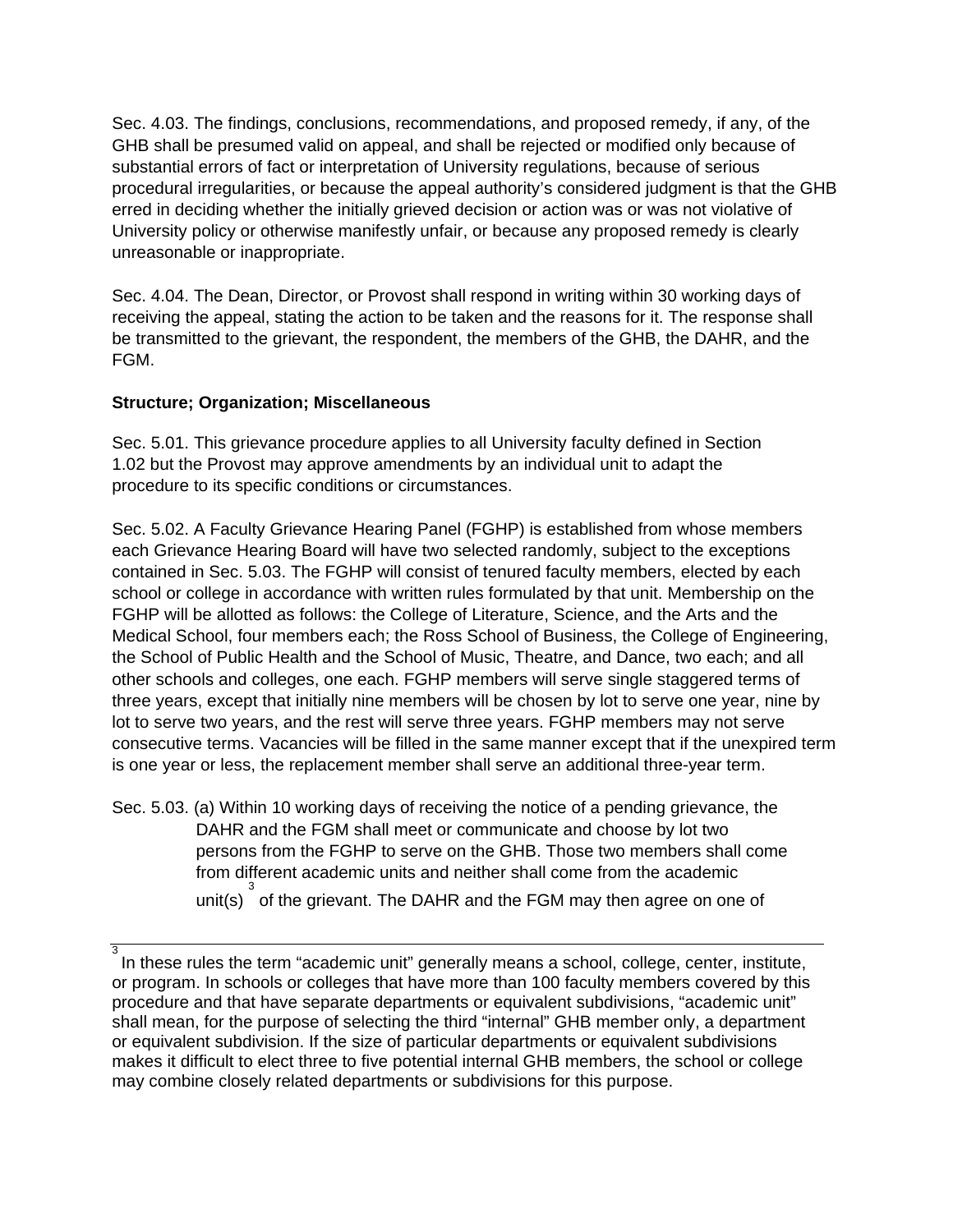the two members as a chair for the GHB or leave the choice between those two to the Board itself.

(b) The third member of the GHB shall come from the academic unit in which the grievance arises. The School of Social Work will elect six faculty members as potential third party GHB members. All instructional faculty who are tenured, tenure-track, or clinical faculty; research faculty, including those in the research scientist track and those in the research professors track will stand for election for a three year term. All those with administrative appointments within the School of Social Work will be excluded from the election procedures. The name of Faculty Grievance Hearing Panel representative will be added to the list of six elected as potential thirdparty members. Prior to the selection of potential Board members, the potential board members will be asked to identify any conflict of interest in the pending grievance. Within 10 working days of receiving the notice of a pending grievance from the DAHR, the grievant and the respondent shall each nominate three members from this list of potential Board members. Both parties shall rank their preferences and transmit their choices to the DAHR and the FGM. Within 5 working days the DAHR and the FGM shall jointly determine the one nominee most favored by both parties. If there is a tie among the choices, the DAHR and the FGM will jointly resolve the tie by lot.

(c) At any time prior to the first meeting of the GHB established as provided in subsections (a) and (b) above, the grievant and the respondent have the option of agreeing upon any three tenured University faculty members from any academic unit, whether or not members of the FGHP, to serve as the GHB. In this instance, the remaining provisions regarding GHBs will apply.

Sec. 5.04. A member of a GHB shall recuse herself or himself if she or he has significant personal or professional associations with either party, and any member shall be excused with the concurrence of both the DAHR and the FGM, if either the grievant or the respondent objects for sufficient cause to that person's serving. If the DAHR and the FGM disagree about excusing a GHB member, the issue shall be resolved by the Dean or Director, or, if the Dean or Director is a respondent, by the Provost. A recused or excused Board member shall be replaced by using the same procedure applicable to the selection of that member.

Sec. 5.05. The Faculty Grievance Monitor (FGM) is a tenured faculty member who is appointed annually by SACUA to monitor all grievances. In addition to the functions assigned elsewhere, the FGM and the DAHR shall have the following responsibilities:

(a) Jointly to provide or arrange for the training of FGHP members, and especially those designated as GHB chairs, in the conduct of a hearing and the preparation of a formal written decision;

(b) Jointly or separately to provide objective information to either the grievant or the respondent or both about the operation of the grievance procedure;

(c) Separately to monitor the processing of all grievances and to report to the Dean or Director, or to the Provost if the Dean or Director is a respondent, any delay or other failure to comply with specified procedures or GHB directives or decisions on appeal under Section 3.04 or Section 4.03;

(d) Separately to maintain confidential records of all grievance proceedings, including copies of